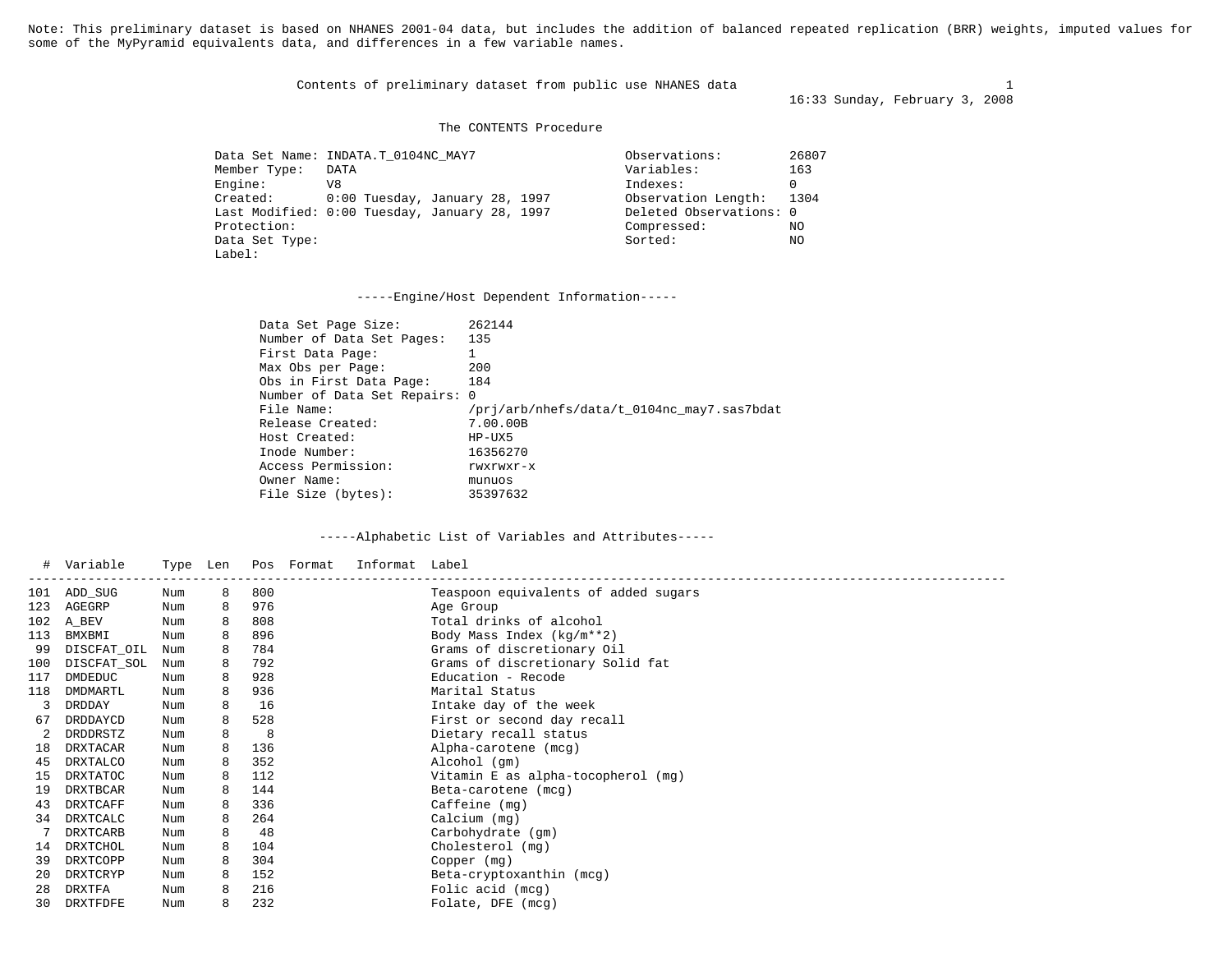### The CONTENTS Procedure

| #  | Variable    | Type Len |   |     | Pos Format | Informat Label |                                        |
|----|-------------|----------|---|-----|------------|----------------|----------------------------------------|
| 29 | DRXTFF      | Num      | 8 | 224 |            |                | Food folate (mcg)                      |
| 9  | DRXTFIBE    | Num      | 8 | 64  |            |                | Dietary fiber (gm)                     |
| 27 | DRXTFOLA    | Num      | 8 | 208 |            |                | Total Folate (mcg)                     |
| 37 | DRXTIRON    | Num      | 8 | 288 |            |                | Iron (mg)                              |
| 5  | DRXTKCAL    | Num      | 8 | 32  |            |                | Energy (kcal)                          |
|    | 21 DRXTLYCO | Num      | 8 | 160 |            |                | Lycopene (mcg)                         |
|    | 22 DRXTLZ   | Num      | 8 | 168 |            |                | Lutein + zeaxanthin (mcg)              |
| 55 | DRXTM161    | Num      | 8 | 432 |            |                | MFA 16:1 (Hexadecenoic) (gm)           |
| 56 | DRXTM181    | Num      | 8 | 440 |            |                | MFA 18:1 (Octadecenoic) (qm)           |
|    | 57 DRXTM201 | Num      | 8 | 448 |            |                | MFA 20:1 (Eicosenoic) (qm)             |
| 58 | DRXTM221    | Num      | 8 | 456 |            |                | MFA 22:1 (Docosenoic) (qm)             |
| 36 | DRXTMAGN    | Num      | 8 | 280 |            |                | Magnesium (mg)                         |
| 12 | DRXTMFAT    | Num      | 8 | 88  |            |                | Total monounsaturated fatty acids (gm) |
|    | 46 DRXTMOIS | Num      | 8 | 360 |            |                | Moisture (gm)                          |
| 25 | DRXTNIAC    | Num      | 8 | 192 |            |                | Niacin (mg)                            |
| 4  | DRXTNUMF    | Num      | 8 | 24  |            |                | Number of foods                        |
| 59 | DRXTP182    | Num      | 8 | 464 |            |                | PFA 18:2 (Octadecadienoic) (gm)        |
| 60 | DRXTP183    | Num      | 8 | 472 |            |                | PFA 18:3 (Octadecatrienoic) (gm)       |
|    | 61 DRXTP184 | Num      | 8 | 480 |            |                | PFA 18:4 (Octadecatetraenoic) (gm)     |
|    | 62 DRXTP204 | Num      | 8 | 488 |            |                | PFA 20:4 (Eicosatetraenoic) (gm)       |
|    | 63 DRXTP205 | Num      | 8 | 496 |            |                | PFA 20:5 (Eicsapentaenoic) (gm)        |
| 64 | DRXTP225    | Num      | 8 | 504 |            |                | PFA 22:5 (Docosapentaenoic) (qm)       |
| 65 | DRXTP226    | Num      | 8 | 512 |            |                | PFA 22:6 (Docosahexaenoic) (gm)        |
| 13 | DRXTPFAT    | Num      | 8 | 96  |            |                | Total polyunsaturated fatty acids (gm) |
| 35 | DRXTPHOS    | Num      | 8 | 272 |            |                | Phosphorus (mg)                        |
| 41 | DRXTPOTA    | Num      | 8 | 320 |            |                | Potassium (mg)                         |
| 6  | DRXTPROT    | Num      | 8 | 40  |            |                | Protein (gm)                           |
| 16 | DRXTRET     | Num      | 8 | 120 |            |                | Retinol (mcg)                          |
| 47 | DRXTS040    | Num      | 8 | 368 |            |                | $SFA 4:0$ (Butanoic) (qm)              |
| 48 | DRXTS060    | Num      | 8 | 376 |            |                | $SFA 6:0$ (Hexanoic) (gm)              |
| 49 | DRXTS080    | Num      | 8 | 384 |            |                | SFA 8:0 (Octanoic) (gm)                |
|    | 50 DRXTS100 | Num      | 8 | 392 |            |                | SFA 10:0 (Decanoic) (gm)               |
| 51 | DRXTS120    | Num      | 8 | 400 |            |                | SFA 12:0 (Dodecanoic) (gm)             |
| 52 | DRXTS140    | Num      | 8 | 408 |            |                | SFA 14:0 (Tetradecanoic) (qm)          |
| 53 | DRXTS160    | Num      | 8 | 416 |            |                | SFA 16:0 (Hexadecanoic) (gm)           |
|    | 54 DRXTS180 | Num      | 8 | 424 |            |                | SFA 18:0 (Octadecanoic) (gm)           |
| 42 | DRXTSELE    | Num      | 8 | 328 |            |                | Selenium (mcg)                         |
|    | 11 DRXTSFAT | Num      | 8 | 80  |            |                | Total saturated fatty acids (gm)       |
| 40 | DRXTSODI    | Num      | 8 | 312 |            |                | Sodium (mg)                            |
| 8  | DRXTSUGR    | Num      | 8 | 56  |            |                | Total sugars (gm)                      |
| 10 | DRXTTFAT    | Num      | 8 | 72  |            |                | Total fat (gm)                         |
| 44 | DRXTTHEO    | Num      | 8 | 344 |            |                | Theobromine (mg)                       |
| 17 | DRXTVARA    | Num      | 8 | 128 |            |                | Vitamin A, RAE (mcg)                   |
|    | 23 DRXTVB1  | Num      | 8 | 176 |            |                | Thiamin (Vitamin B1) (mg)              |
| 24 | DRXTVB2     | Num      | 8 | 184 |            |                | Riboflavin (Vitamin B2) (mg)           |
| 26 | DRXTVB6     | Num      | 8 | 200 |            |                | Vitamin B6 (mg)                        |
| 31 | DRXTVB12    | Num      | 8 | 240 |            |                | Vitamin B12 (mcg)                      |
| 32 | DRXTVC      | Num      | 8 | 248 |            |                | Vitamin C (mg)                         |
| 33 | DRXTVK      | Num      | 8 | 256 |            |                | Vitamin K (mcg)                        |
| 38 | DRXTZINC    | Num      | 8 | 296 |            |                | Zinc (mq)                              |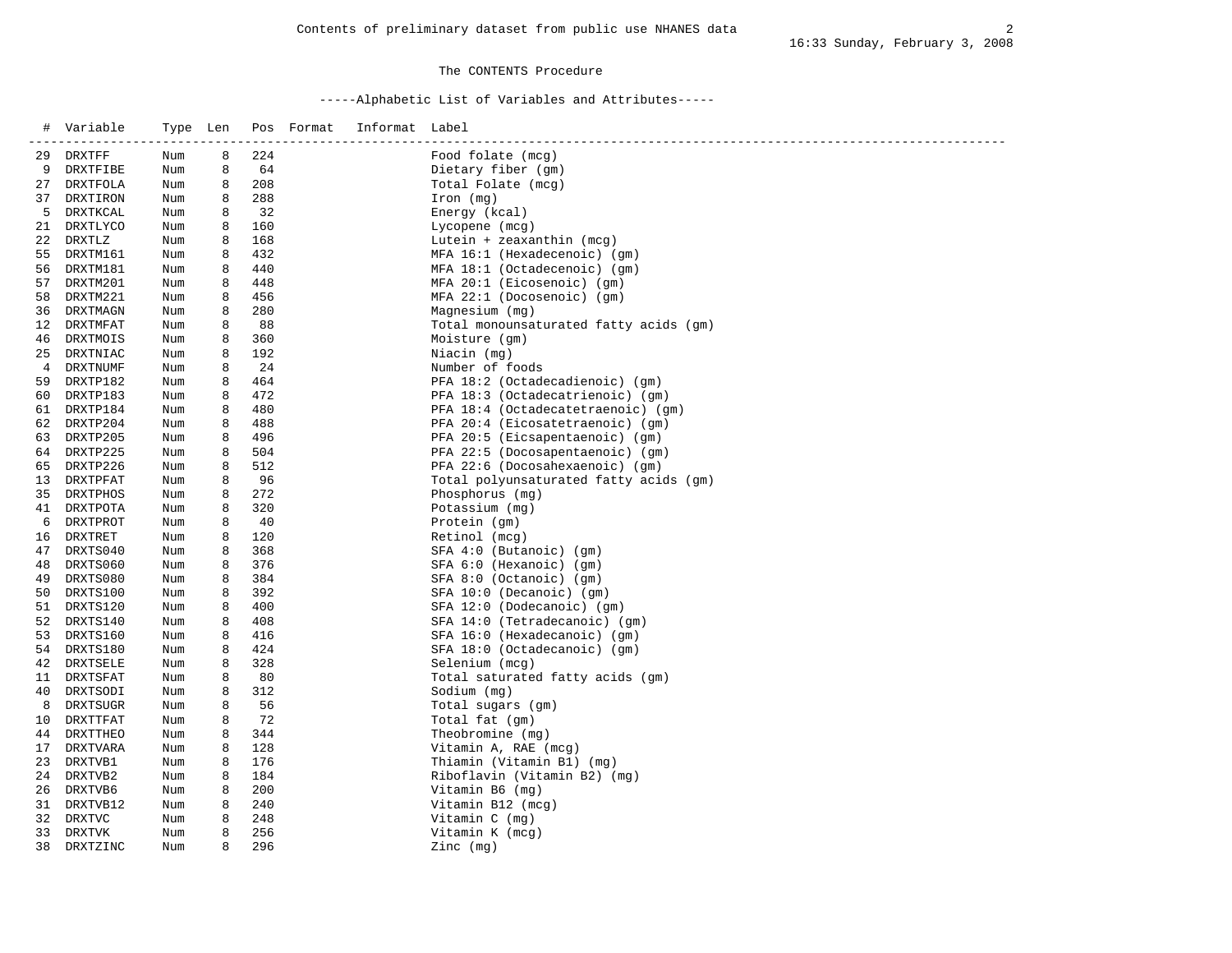### The CONTENTS Procedure

| $\#$ | Variable<br>---------------- | Type Len<br>------------ |   |                | Pos Format | Informat Label<br>__________________________________ |                                                                               |
|------|------------------------------|--------------------------|---|----------------|------------|------------------------------------------------------|-------------------------------------------------------------------------------|
|      | 87 D CHEESE                  | Num                      | 8 | 688            |            |                                                      | Number of cheese cup equivalents                                              |
|      | 85 D_MILK                    | Num                      | 8 | 672            |            |                                                      | Number of milk cup equivalents                                                |
|      | 84 D_TOTAL                   | Num                      | 8 | 664            |            |                                                      | Total number of milk group (milk, yogurt & cheese) cup equivalents            |
|      | 86 D YOGURT                  | Num                      | 8 | 680            |            |                                                      | Number of yogurt cup equivalents                                              |
|      | 82 F_CITMLB                  | Num                      | 8 | 648            |            |                                                      | Number of citrus, melon, berry cup equivalents                                |
|      | 83 F_OTHER                   | Num                      | 8 | 656            |            |                                                      | Number of other fruit cup equivalents                                         |
|      | 81 F_TOTAL                   | Num                      | 8 | 640            |            |                                                      | Total number of fruit cup equivalents                                         |
|      | 73 G_NWHL                    | Num                      | 8 | 576            |            |                                                      | Number of non-whole grain ounce equivalents                                   |
|      | 71 G TOTAL                   | Num                      | 8 | 560            |            |                                                      | Total number of grain ounce equivalents                                       |
|      | 72 G_WHL                     | Num                      | 8 | 568            |            |                                                      | Number of whole grain ounce equivalents                                       |
|      | 126 LBXIHG                   | Num                      | 8 | 1000           |            |                                                      | Mercury, inorganic $(ug/L)$                                                   |
|      | 127 LBXMEHG                  | Num                      | 8 | 1008           |            |                                                      | Mercury, Methyl (ug/L)                                                        |
|      | 125 LBXTHG                   | Num                      | 8 | 992            |            |                                                      | Mercury, total $(ug/L)$                                                       |
|      | 98 LEGUMES                   | Num                      | 8 | 776            |            |                                                      | Number of cooked dry beans and peas cup equivalents                           |
|      | 95 M_EGG                     | Num                      | 8 | 752            |            |                                                      | Oz equivalents of lean meat from eggs                                         |
|      | 107 M_FISH                   | Num                      | 8 | 848            |            |                                                      | Total ounce (equivalents) from fish                                           |
|      | 93 M_FISH_HI                 | Num                      | 8 | 736            |            |                                                      | Oz cooked lean meat from fish, other seafood high in Omega-3                  |
|      | 94 M_FISH_LO                 | Num                      | 8 | 744            |            |                                                      | Oz cooked lean meat from fish, other seafood low in Omega-3                   |
|      | 91 M_FRANK                   | Num                      | 8 | 720            |            |                                                      | Oz cooked lean meat from franks, sausages, luncheon meats                     |
|      | 89 M_MEAT                    | Num                      | 8 | 704            |            |                                                      | Oz cooked lean meat from beef, pork, veal, lamb, and game                     |
|      | 88 M_MPF                     | Num                      | 8 | 696            |            |                                                      | Oz cooked lean meat from meat, poultry, fish                                  |
|      | 97 M_NUTSD                   | Num                      | 8 | 768            |            |                                                      | Oz equivalents of lean meat from nuts and seeds                               |
|      | 90 M_ORGAN                   | Num                      | 8 | 712            |            |                                                      | Oz cooked lean meat from organ meats                                          |
|      | 92 M_POULT                   | Num                      | 8 | 728            |            |                                                      | Oz cooked lean meat from chicken, poultry, and other poultry                  |
|      | 96 M_SOY                     | Num                      | 8 | 760            |            |                                                      | Oz equivalents of lean meat from soy product                                  |
|      | 104 M_TOTAL                  | Num                      | 8 | 824            |            |                                                      | Total ounce (equivalents) from meat, fish, poultry, eqgs, soy, and nuts/seeds |
| 129  | NUMDAYS                      | Num                      | 8 | 1024           |            |                                                      | Frequency Count                                                               |
|      | 121 PS_AGE                   | Num                      | 8 | 960            |            |                                                      | Post-stratification Age Group                                                 |
| 122  | RACE                         | Num                      | 8 | 968            |            |                                                      | Race Group                                                                    |
|      | 114 RIAGENDR                 | Num                      | 8 | 904            |            |                                                      | Gender - Adjudicated                                                          |
|      | 115 RIDAGEYR                 | Num                      | 8 | 912            |            |                                                      | Age at Screening Adjudicated - Recode                                         |
|      | 119 RIDEXPRG                 | Num                      | 8 | 944            |            |                                                      | Pregnancy Status at Exam - Recode                                             |
|      | 116 RIDRETH1                 | Num                      | 8 | 920            |            |                                                      | Race/Ethnicity - Recode                                                       |
| 131  | RNDW                         | Num                      | 8 | 1040           |            |                                                      | Integer weight for NCI method                                                 |
|      | 132 RNDW1                    | Num                      |   | 8 1048         |            |                                                      | Integer BRR weight #1 for NCI method                                          |
| 133  | RNDW2                        | Num                      |   | 8 1056         |            |                                                      | Integer BRR weight #2 for NCI method                                          |
|      | 134 RNDW3                    | Num                      |   | 8 1064         |            |                                                      | Integer BRR weight #3 for NCI method                                          |
| 135  | RNDW4                        | Num                      |   | 8 1072         |            |                                                      | Integer BRR weight #4 for NCI method                                          |
| 136  | RNDW5                        | Num                      |   | 8 1080         |            |                                                      | Integer BRR weight #5 for NCI method                                          |
| 137  | RNDW6                        | Num                      |   | 8 1088         |            |                                                      | Integer BRR weight #6 for NCI method                                          |
| 138  | RNDW7                        | Num                      |   | 8 1096         |            |                                                      | Integer BRR weight #7 for NCI method                                          |
| 139  | RNDW8                        | Num                      |   | 8 1104         |            |                                                      | Integer BRR weight #8 for NCI method                                          |
| 140  | RNDW9                        | Num                      |   | 8 1112         |            |                                                      | Integer BRR weight #9 for NCI method                                          |
| 141  | RNDW10                       | Num                      |   | 8 1120         |            |                                                      | Integer BRR weight #10 for NCI method                                         |
| 142  | RNDW11                       | Num                      |   | 8 1128         |            |                                                      | Integer BRR weight #11 for NCI method                                         |
|      | 143 RNDW12                   | Num                      |   | 8 1136         |            |                                                      | Integer BRR weight #12 for NCI method                                         |
|      | 144 RNDW13                   | Num                      |   | 8 1144         |            |                                                      | Integer BRR weight #13 for NCI method                                         |
|      | 145 RNDW14                   | Num                      | 8 | 8 1152<br>1160 |            |                                                      | Integer BRR weight #14 for NCI method                                         |
|      | 146 RNDW15<br>147 RNDW16     | Num<br>Num               | 8 | 1168           |            |                                                      | Integer BRR weight #15 for NCI method                                         |
|      |                              |                          |   |                |            |                                                      | Integer BRR weight #16 for NCI method                                         |